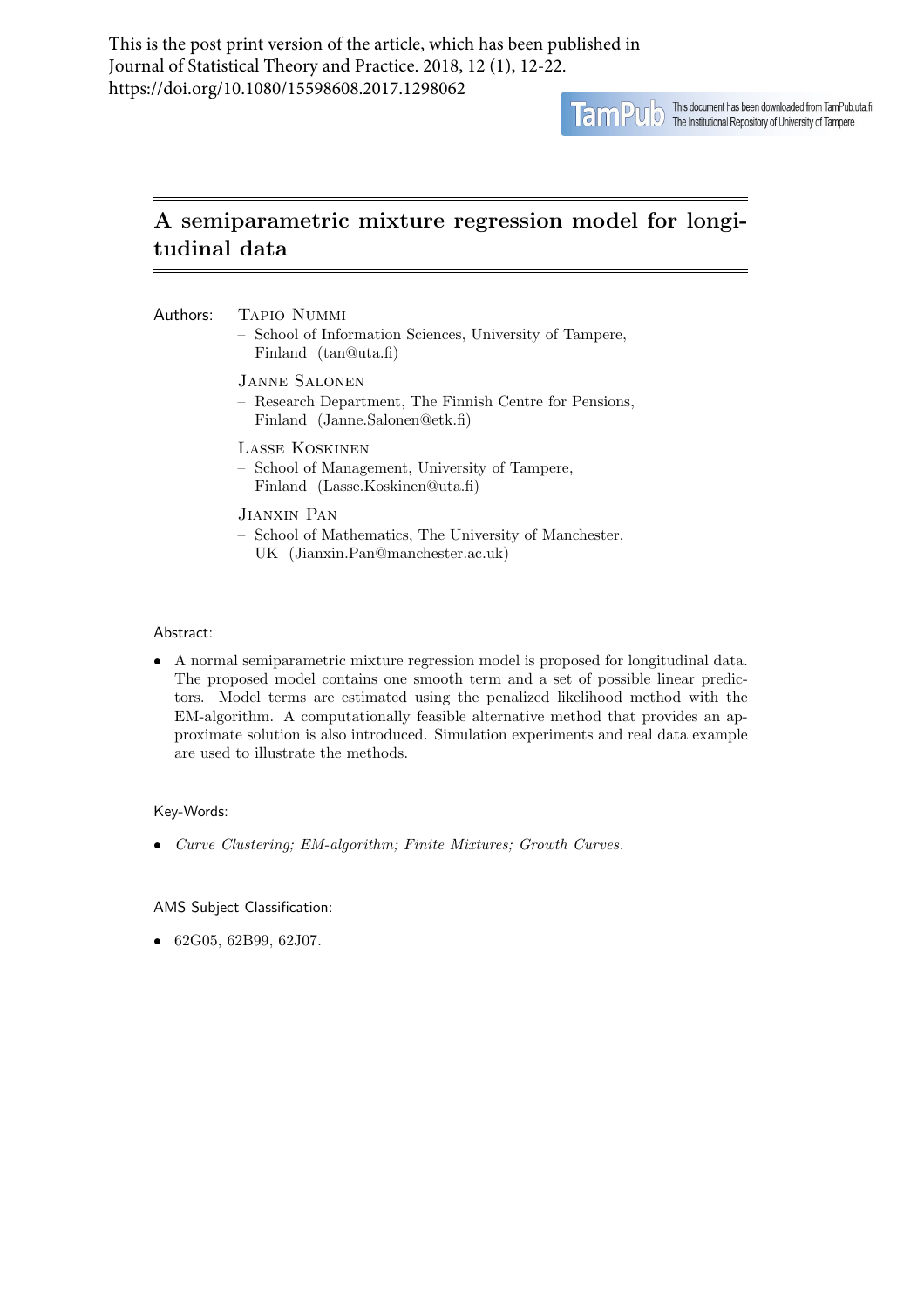Nummi et al.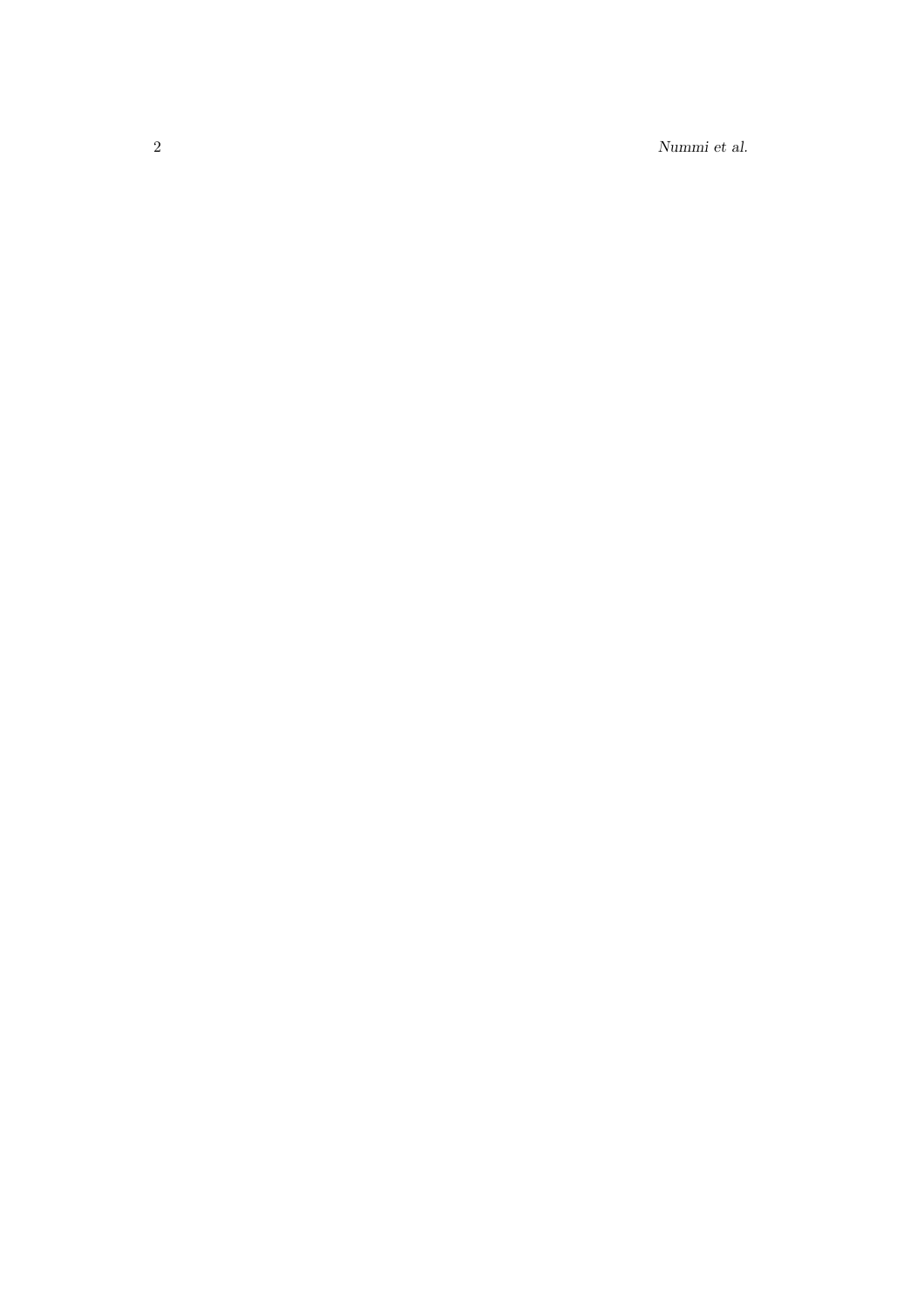## 1. INTRODUCTION

Modeling of longitudinal data have been of special interest in statistics during recent decades. Depending on the context several approaches have been used: multivariate analysis, linear and generalized linear mixed and mixture models, structural equation models, Bayesian methods, quantile-regression etc. For comprehensive summaries of different approaches to longitudinal data analysis we can refer to Fitzmaurice et al. (2011) and Diggle et al. (2013), for example.

In our approach the focus is on the situation, where the studied population is not completely homogenous over time, but is instead comprised of groups of individuals with the same kind of mean developmental profiles. One approach to understanding such heterogeneity is to apply the theory of Finite Mixtures (FM). Nagin (1999 and 2005) and Jones et al. (2001) applies the generalized linear models theory to FM with the assumption that observations within a given mixture are independent. A further extension is to take some model parameters (e.g., polynomial coefficients) as random variables or (latent factors), see, e.g., Muthen and Khoo (1998). These random terms can then be used for modeling the correlation of the observations within a component mixture. The other kind of mixture regression application arises if part of the random model parameters arise from a mixture distribution (see e.g. Verbeke and Lesaffre, 1996).

The focus in the present study is especially on modeling the mean within the mixture using semiparametric regression techniques (Nummi et al. 2011 and Nummi et al. 2013). The mean consists of one time-dependent smooth term and a set of linear predictors that may or may not depend on time. Model terms are estimated using the penalized likelihood method with the EM algorithm. The present study also introduces a computationally feasible alternative that provides an approximate solution using an ordinary linear models methodology developed for mixture regression. The data analysis part of the study consists of a simulation experiment and an analysis of real longitudinal data set of growth characteristics of Finnish children.

Section 2 introduces the basic multivariate normal mixture model and its parameter estimation with the maximum likelihood method. Then, the basic model is extended to the semiparametric mean model. Parameter estimation using penalized likelihood with the EM algorithm is introduced in detail. Section 3 introduces a method for obtaining a computationally feasible approximate solution for a semiparametric mean trajectory model and a simulation study was used to demonstrate the performance of the technique. The section closes by the real data analysis of growth curves of Finnish children. Finally, Section 4 summarizes the main results.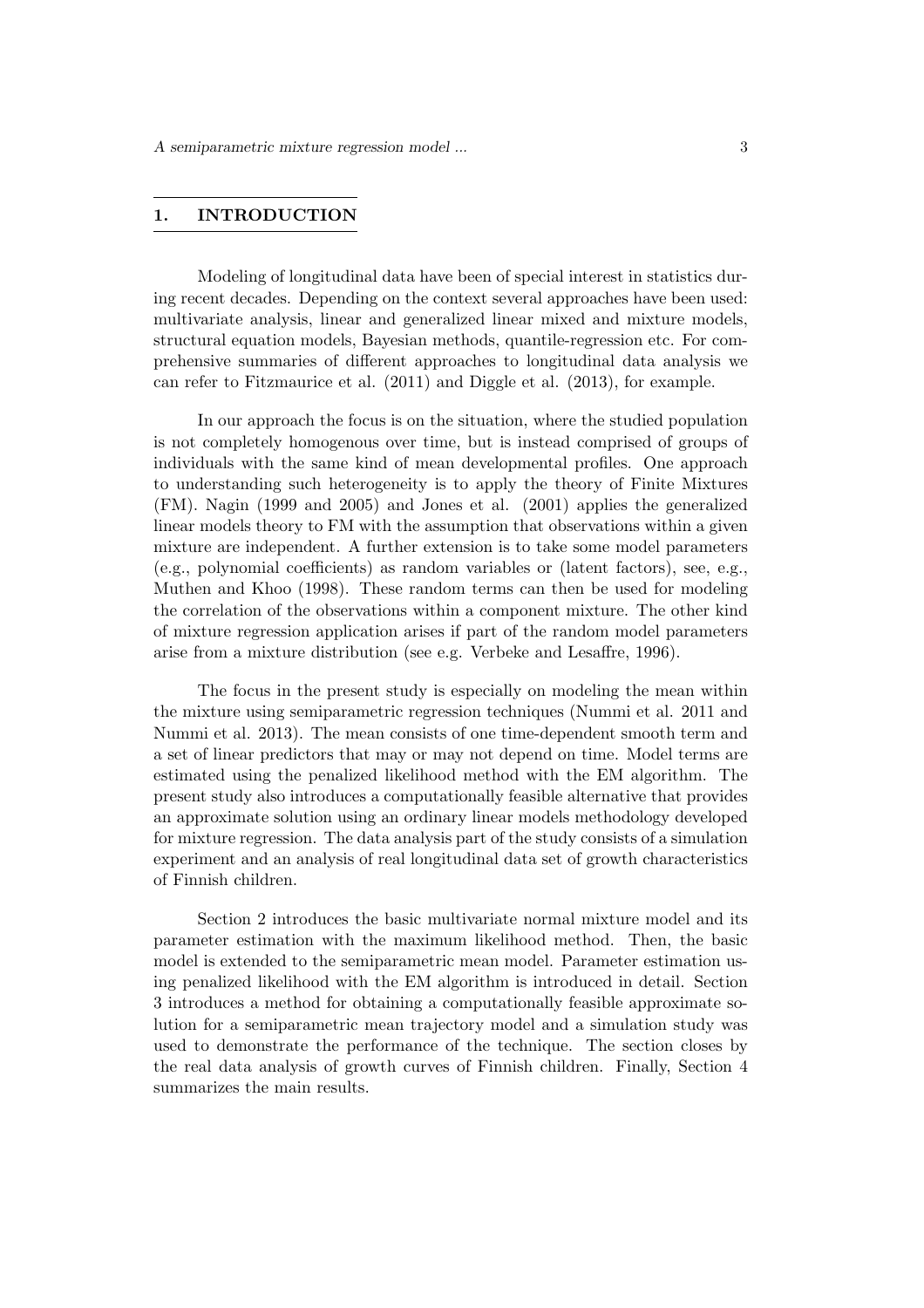## 2. DESCRIPTION OF THE PROBLEM

#### 2.1. Theoretical background

The aim is to identify clusters of individuals with the same kind of developmental curves. Let  $y_i = (y_{i1}, y_{i2}, \ldots, y_{ip_i})'$  represent the sequence of measurements on individual i over  $p_i$  periods and let  $f_i(\mathbf{y}_i|\mathbf{X}_i)$  denote the marginal probability distribution of  $y_i$  with possible time dependent covariates  $X_i$ . It is assumed that  $f_i(\mathbf{y}_i|\mathbf{X}_i)$  follows a mixture of K densities

(2.1) 
$$
f_i(\boldsymbol{y}_i|\boldsymbol{X}_i)=\sum_{k=1}^K \pi_k f_{ik}(\boldsymbol{y}_i|\boldsymbol{X}_i), \quad \sum_{k=1}^K \pi_k=1 \text{ with } \pi_k > 0,
$$

where  $\pi_k$  is the probability of belonging to the cluster k and  $f_{ik}(\mathbf{y}_i|\mathbf{X}_i)$  is the density for the kth cluster. If the multivariate normal distribution is assumed we get

(2.2) 
$$
f_{ik}(\mathbf{y}_i|\mathbf{X}_i)=(2\pi)^{-\frac{p_i}{2}}|\mathbf{\Sigma}_{ik}|^{-\frac{p_i}{2}}\exp\{-\frac{1}{2}(\mathbf{y}_i-\boldsymbol{\mu}_{ik})'\mathbf{\Sigma}_{ik}^{-1}(\mathbf{y}_i-\boldsymbol{\mu}_{ik})\},
$$

where  $\mu_{ik}$  is a function of covariates  $X_i$  with parameters  $\theta_k$  and  $\Sigma_{ik}$  is a variancecovariance matrix within the kth component, involving  $\sigma_k$ , which is a vector of unique covariance parameters. The parameter estimates can then be obtained by maximizing the log-likelihood function for the entire set of  $N$  (independent) individuals  $y_1, \ldots, y_N$ 

(2.3) 
$$
l(\boldsymbol{\phi} \mid \boldsymbol{y}_1, \dots, \boldsymbol{y}_N) = \sum_{i=1}^N \log f_i(\boldsymbol{y}_i | \boldsymbol{X}_i)
$$

over all unknown parameters  $\boldsymbol{\phi} = (\pi_1, \dots, \pi_K, \boldsymbol{\theta}_1, \dots, \boldsymbol{\theta}_K, \boldsymbol{\sigma}_1, \dots, \boldsymbol{\sigma}_K)'$ . A popular method for the Maximum Likelihood (ML) estimation is the EM (Expectation and Maximization) algorithm Dempster et al. (1977) that is often used, for example, for incomplete data problems. The EM algorithm is an iterative method consisting of two main steps. The E-step finds the expected log-likelihood under current parameter estimates, and the subsequent M-step maximizes the expected log-likelihood function. These two steps are then iterated until convergence. The mixture model EM algorithm implementation details can be found, for instance, in McLachlan and Peel (2000).

The basic mean model in applications is often a simple linear model, e.g. an appropriate low degree polynomial, in time. For many appropriately smooth curves, this provides a reasonable model. However, in certain cases, a low degree polynomial may not prove to be sufficient due to irregular or insufficient measuring points or otherwise complicated mean curve forms, for example. The aim here is to introduce a new, more flexible semiparametric model with one possible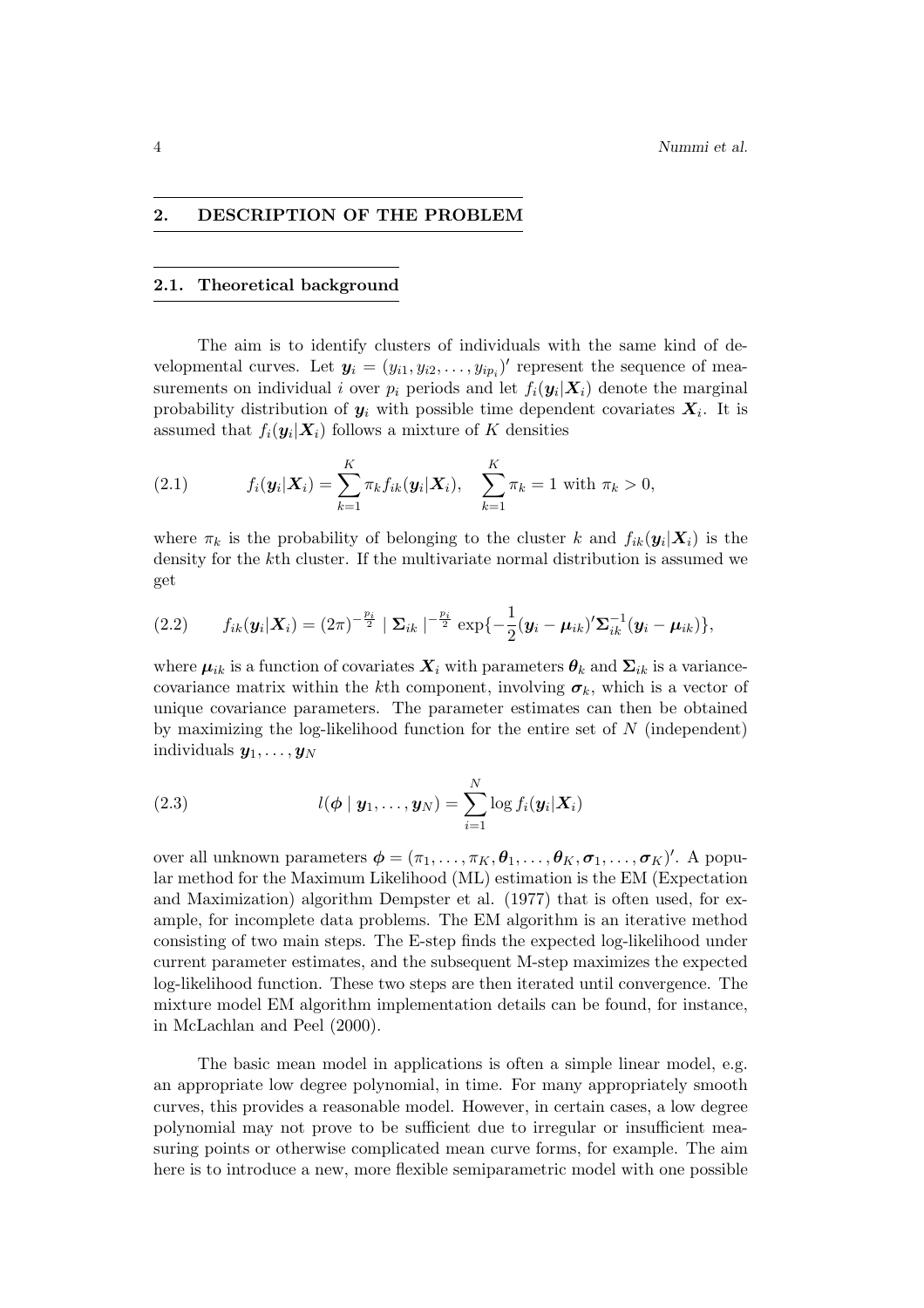smooth term (time in our application) that can be used for mean curve modeling with normal mixture components. The important advantage is that smoothing is done separately for each mixture component and thus a very rich set of curves are available for modeling.

#### 2.2. Modeling the conditional mean

The set of covariates  $X_i$  is divided into the parametric part  $U_i$  and to the non-parametric part  $t_i$ , where  $t_i$  is the vector of measuring times  $t_{i1}, \ldots, t_{ip_i}$ . For the ith individual within the kth mixture we assume the semiparametric model

(2.4) yik = gik + Uib<sup>k</sup> + ǫik,

where  $g_{ik} = [g_k(t_{i1}), \ldots, g_k(t_{ip_i})]'$  is a smooth vector of twice differentiable functions evaluated at  $t_i$ ,  $U_i$  is a matrix of h covariates (constant term not included) and  $\mathbf{b}_k$  is a parameter vector to be estimated. Note that the same measuring points are used for each individual, but the measurement sequence (number of measurements actually taken) may vary from individual to individual. The covariance matrix of random errors  $\epsilon_i$  for the kth group takes the simple form  $\mathbf{\Sigma}_k = \sigma_k^2$  $k<sup>2</sup>I$  (Nagin 1999 and 2005). For more elaborated covariance modeling, we may refer to, for example, Ye and Pan (2006) and Leng et al. (2010).

We can define the so-called roughness matrix as  $G = \nabla \Delta^{-1} \nabla'$  (from the penalty  $\int g''^2$ , where the non-zero elements of banded  $p \times (p-2)$  and  $(p-2) \times$  $(p-2)$  matrices  $\nabla$  and  $\Delta$  are defined as

$$
\nabla_{l,l} = \frac{1}{h_l}, \ \nabla_{l+1,l} = -(\frac{1}{h_l} + \frac{1}{h_{l+1}}), \nabla_{l+2,l} = \frac{1}{h_{l+1}}
$$

and

$$
\Delta_{l,l+1} = \Delta_{l+1,l} = \frac{l_{k+1}}{6}, \ \Delta_{l,l} = \frac{h_l + h_{l+1}}{3},
$$

where  $h_j = t_{j+1} - t_j$ ,  $j = 1, 2, ..., (p-1)$  and  $l = 1, 2, ..., (p-2)$  (see e.g. Green and Silverman, 1994). The penalized log-likelihood function is now

(2.5) 
$$
l(\phi \mid \bm{y}_1, \ldots, \bm{y}_N) = \sum_{i=1}^N log\{\sum_{k=1}^K \pi_k f_{ik}\} - \sum_{k=1}^K \{\frac{\alpha_k}{2} \bm{g}_k' \bm{G} \bm{g}_k\},
$$

where  $\alpha_k$  is a smoothing parameter and  $\phi$  is a vector of unknown parameters. Maximizing this log-likelihood is computationally intensive. The next section shows how the solution can be obtained using the iterative EM algorithm.

#### 2.3. Estimation with the EM algorithm

In this section, we show how the semiparametric mixture model can be estimated using the EM algorithm. In this implementation, estimation is viewed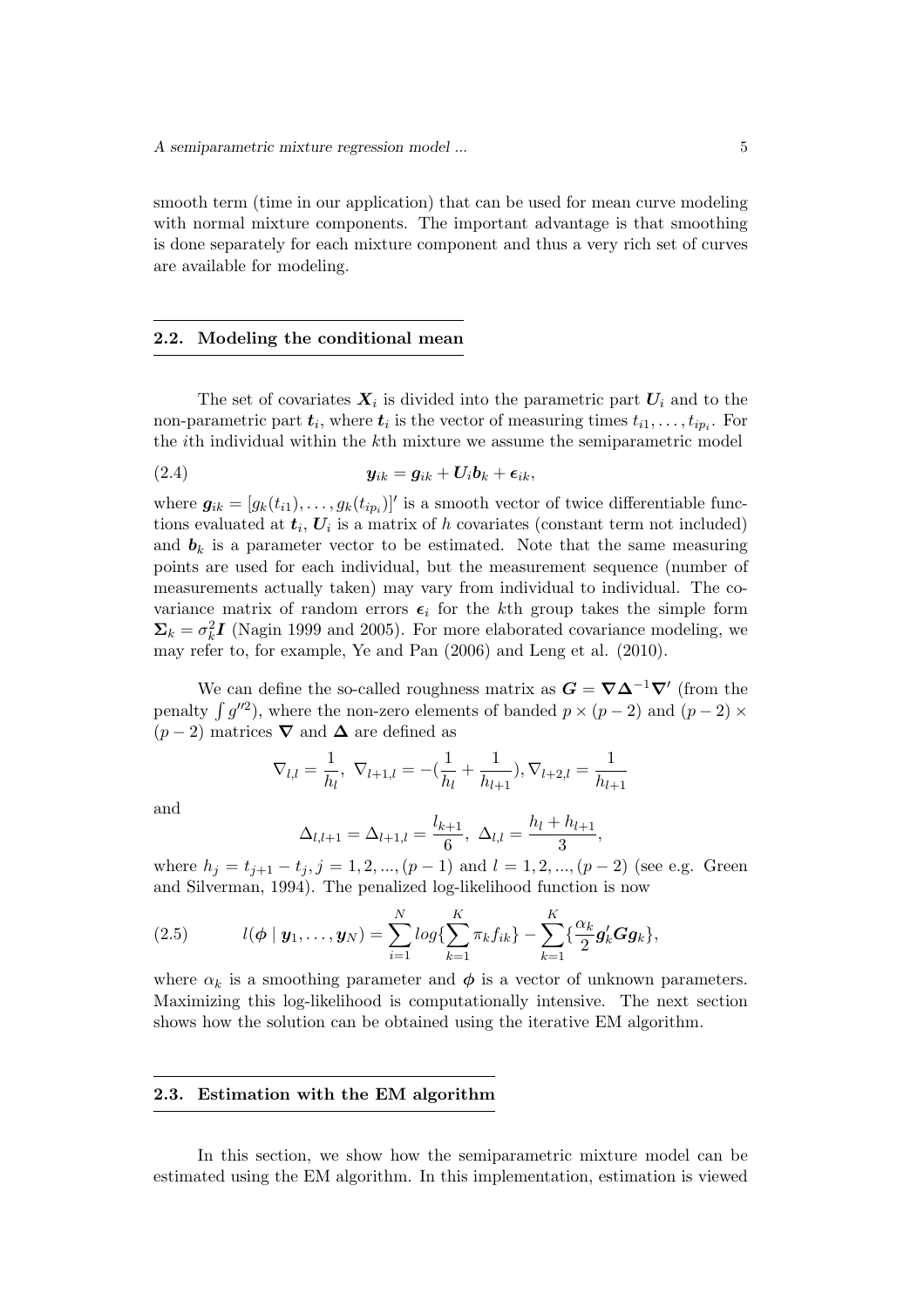as a missing data problem (see also McLachlan and Peel, 2000). We denote

$$
\boldsymbol{y}_i^* = (\boldsymbol{y}_i', \boldsymbol{z}_i')',
$$

where  $z_{ik} = 1$  if  $y_i$  stemmed from the kth component; otherwise,  $z_{ik} = 0$ . The vectors  $z_1, \ldots, z_N$  can now be seen as realized values of random vectors  $Z_1, \ldots, Z_N$ from the multinomial distribution. The complete-data, joint log-likelihood function of  $y_i$  and  $z_i$  can be written as

(2.6) 
$$
l_c(\phi) = \sum_{i=1}^N \{ \sum_{k=1}^K z_{ik} [log(\pi_k) + log(f_{ik})] \} - \sum_{k=1}^K \frac{\alpha_k}{2} \mathbf{g}'_k \mathbf{G} \mathbf{g}_k.
$$

The algorithm's E step is simply to calculate the conditional expectation of  $l_c(\phi)$ under current parameter estimates  $\hat{\phi}$  and the observed data. This yields

(2.7) 
$$
E(Z_{ik} | \hat{\boldsymbol{\phi}}, \boldsymbol{y}_1, \dots, \boldsymbol{y}_N) = \frac{\hat{\pi}_k f_{ik}(\boldsymbol{y}_i | \boldsymbol{X}_i, \hat{\boldsymbol{\xi}}_k)}{\sum_{l=1}^K \hat{\pi}_l f_{il}(\boldsymbol{y}_i | \boldsymbol{X}_i, \hat{\boldsymbol{\xi}}_l)} = \hat{z}_{ik},
$$

where  $\hat{\xi}_1, \ldots, \hat{\xi}_K$  are vectors consisting of estimates of mixing distribution mean and variances. In the (M step) the expected log-likelihood for the completed data

(2.8) 
$$
E[l_c(\phi)] = \sum_{i=1}^{N} \{ \sum_{k=1}^{K} \hat{z}_{ik} [log(\pi_k) + log(f_{ik})] \} - \sum_{k=1}^{K} \frac{\alpha_k}{2} \mathbf{g}'_k \mathbf{G} \mathbf{g}_k
$$

is maximized. Note that for the k<sup>th</sup> component we may denote  $y = (y'_1, \ldots, y'_N)'$ ,  $\bm{U} = (\bm{U}_1', \ldots, \bm{U}_N')'$  and  $\bm{W}^k = diag(\hat{\bm{W}_{k1}}, \ldots, \bm{W}_{kN})$ , where  $\hat{\bm{W}}_{ki} = \hat{z}_{ik}\bm{I}_i$ . The expected log-likelihood for the kth component  $(x2)$  can be written as

$$
(2.9) \quad -\frac{1}{\sigma_k^2} [\boldsymbol{y} - (\boldsymbol{U}\boldsymbol{b}_k + \boldsymbol{N}\boldsymbol{g}_k)]' \boldsymbol{W}^k [\boldsymbol{y} - (\boldsymbol{U}\boldsymbol{b}_k + \boldsymbol{N}\boldsymbol{g}_k)] - N_k log(\sigma_k^2) - \alpha_k \boldsymbol{g}_k' \boldsymbol{G} \boldsymbol{g}_k
$$

where  $N_k = \sum_{i=1}^N p_i \hat{z}_{ik}$ . The solutions are obtained at

$$
\hat{\boldsymbol{b}}_k = [\tilde{\boldsymbol{U}}' \boldsymbol{U}]^{-1} \tilde{\boldsymbol{U}}' \boldsymbol{y}
$$
 and  $\boldsymbol{N} \hat{\boldsymbol{g}}_k = \boldsymbol{S} (\boldsymbol{y} - \boldsymbol{U} \hat{\boldsymbol{b}}_k),$ 

where  $\tilde{\bm U} = (\bm I - \bm S) \bm W^k \bm U$  and  $\bm S = \bm N (\bm N' \bm W^k \bm N + \alpha_k \bm G)^{-1} \bm N' \bm W^k$  is the smoother matrix, where N is an incidence matrix. Note that the maximizing curve  $\hat{g}_k$  is a natural cubic smoothing spline with knots at the design points  $t_1, \ldots, t_p$ . The conditions for uniqueness of the solutions turns out to be identical to the fully parametric regression with explanatory variables  $t_i$  and  $U_i$  (Green and Silverman, 1994). Estimates for  $\sigma_k^2$  $\frac{2}{k}$  and  $\pi_k$  can be obtained from

$$
\hat{\sigma}_k^2 = \frac{1}{N_k} [\boldsymbol{y} - (\boldsymbol{U}\hat{\boldsymbol{b}}_k + \boldsymbol{N}\hat{\boldsymbol{g}}_k)]'\boldsymbol{W}^k [\boldsymbol{y} - (\boldsymbol{U}\hat{\boldsymbol{b}}_k + \boldsymbol{N}\hat{\boldsymbol{g}}_k)] \text{ and } \hat{\pi}_k = \sum_{i=1}^N \hat{z}_{ik}/N
$$

with  $\sum_{k=1}^{K} \hat{\pi}_k = 1$ . A further simplification of the M-step is easily obtained for complete and balanced data (parametric part dropped) using

$$
\hat{\boldsymbol{g}}_k = (\hat{\pi}_k N \boldsymbol{I} + \alpha_k \boldsymbol{G})^{-1} \sum_{i=1}^N \hat{z}_{ik} \boldsymbol{y}_i
$$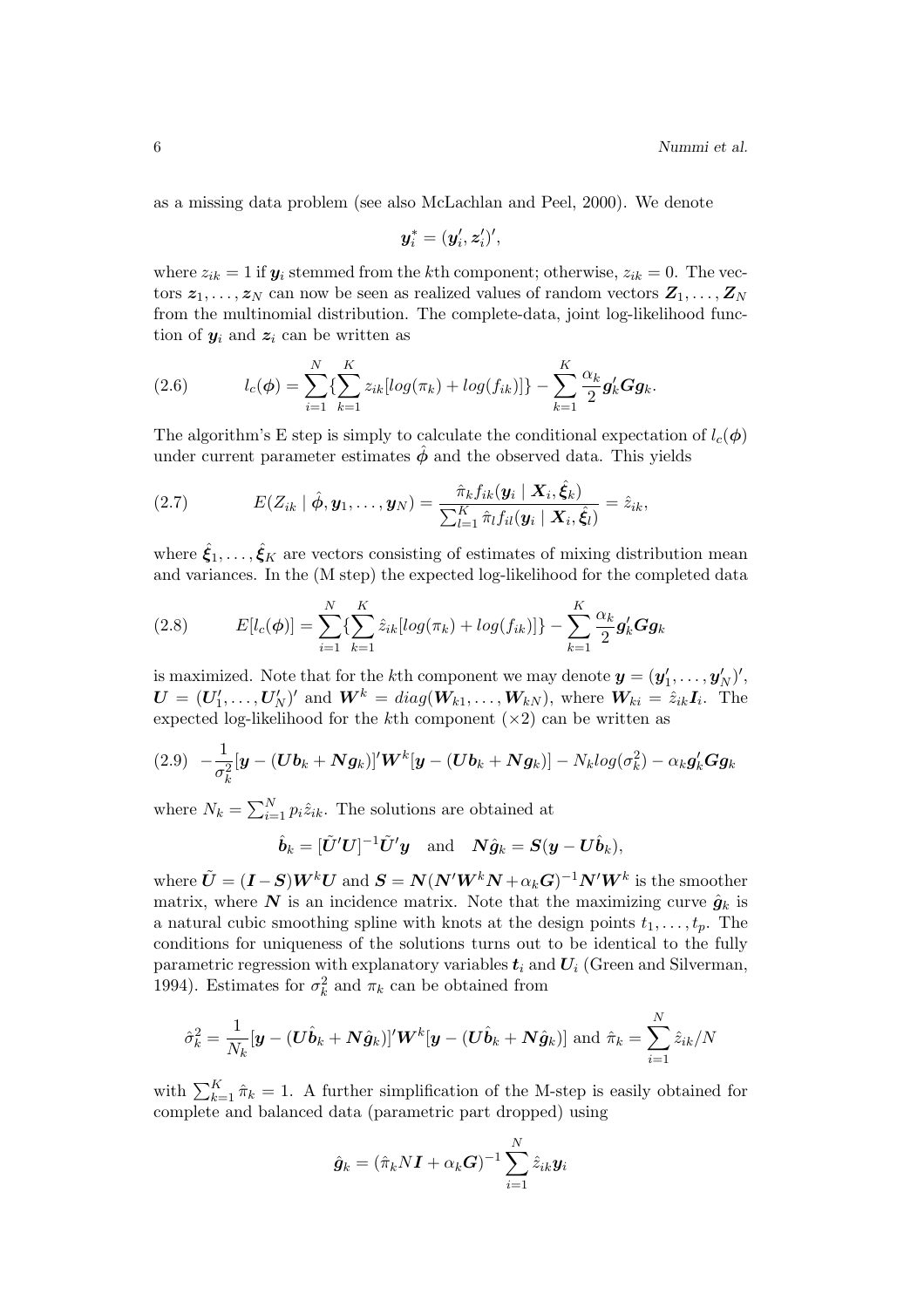and

$$
\hat{\sigma}_k^2 = \frac{1}{N_k} \sum_{i=1}^N \hat{z}_{ik} (\boldsymbol{y}_i - \hat{\boldsymbol{g}}_k)' (\boldsymbol{y}_i - \hat{\boldsymbol{g}}_k).
$$

To update the value of the smoothing parameter  $\alpha_k$  the following idea is introduced. The profile log-likelihood for the kth component given  $y, U_1, \ldots, U_N$ ,  $t_1, \ldots, t_N$  and  $W_1, \ldots, W_N$  is written as a function of the smoothing parameter only. This yields to  $l(\alpha) = -N_k - N_k log[\hat{\sigma}_k^2]$  $\frac{2}{k}(\alpha)$  and the maximum is obtained when  $\hat{\sigma}_k^2$  $k(\alpha)$  is minimized with respect to  $\alpha$ . When  $\alpha_1, \ldots, \alpha_K$  are updated also the estimates for  $\sigma_1^2, \ldots, \sigma_K^2, b_1, \ldots, b_K$  and  $g_1, \ldots, g_K$  are readily available. Since each component is smoothed individually, the method allows a very flexible modeling tool within each of the  $K$  components of the mixture model. The EM steps are iterated until convergence. However, in some cases, the algorithm may converge to a local maximum. Therefore, in practice many initial values are usually tested. For more detailed considerations of the EM algorithm in a similar kind of context we can refer to Fariaa and Soromenhobre (2010) and to Basford and McLahlan (1985).

Identifiability is a crucial issue in mixture modeling. This topic for normal mixture is studied quite extensively in Titterington et al. (1985) and McLachlan and Peel (2000). For the studies of normal mixture regression we can refer to Huang and Yao (2012) and of normal nonparametric mixture regression to Huang et al. (2013). Especially, the results in the later paper are applicable here since the semiparametric regression model of this paper can be considered as a special case of their more general class of models.

Selection of the number of components  $K$  is a subject of lively scientific debate. Many statistical criteria have been presented for the purpose, of which the most important are the information criterion functions, especially AIC and BIC. In practice also the overall fit and the interpretability of the components must be taken into account. See McLachlan and Rathnayake (2014) for a review article of the topic.

In practical implementations, individuals are often assigned to groups or clusters  $c_1, \ldots, c_K$  according to posterior probabilities  $\hat{z}_{ik}$ . This is often done using maximum posterior probability  $max\{\hat{z}_{ik}\}\$  or by random integers generated using  $\hat{z}_{ik}$  as probabilities. This assignment of individuals to specific clusters can be seen as an important contribution to longitudinal data analysis. This is because many important latent characteristics manifest themselves only when analyzing longitudinal data. However, further statistical analysis of the identified clusters must be accomplished very carefully since they are not fixed constructs, but are based on probabilities.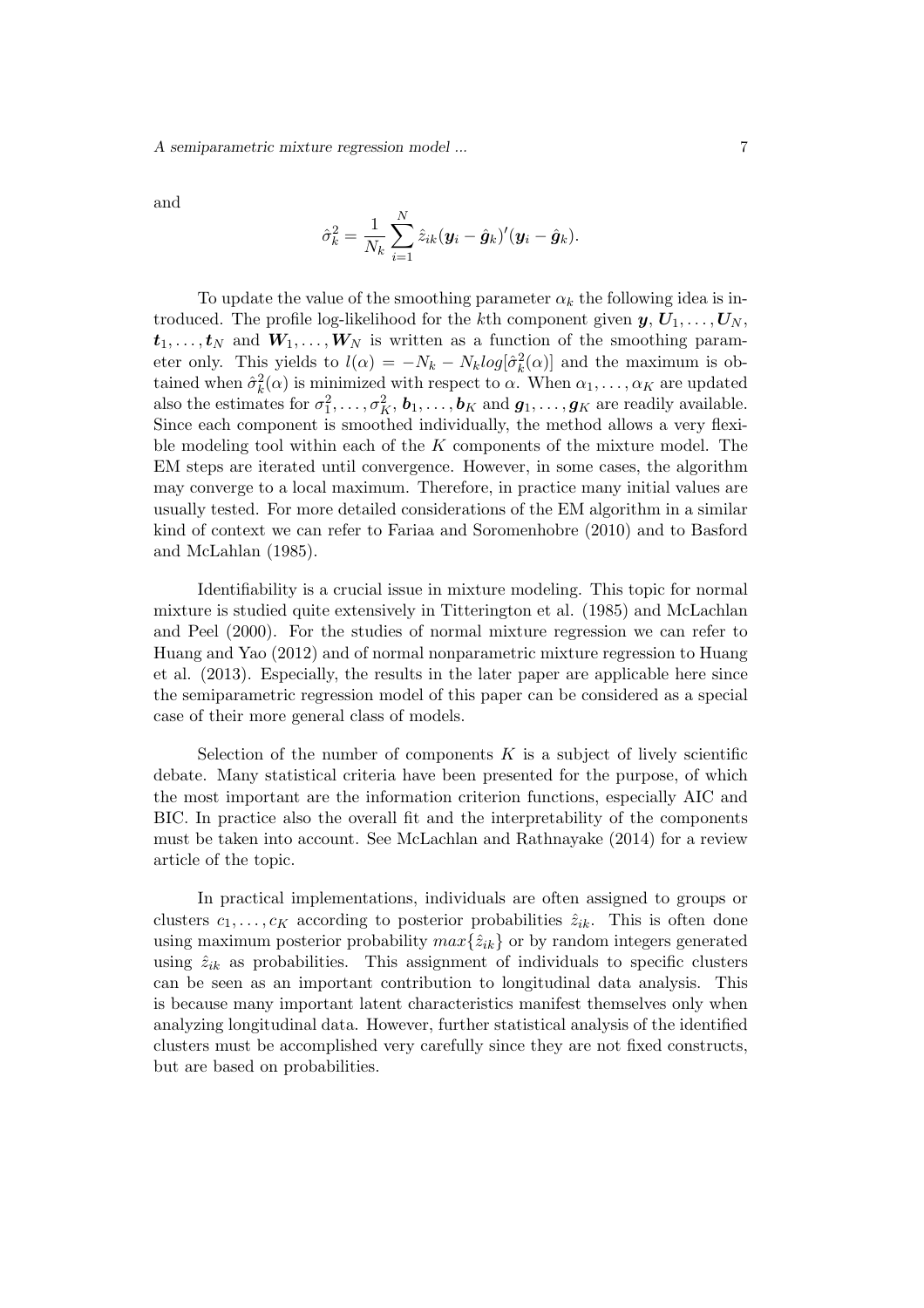## 3. DATA ANALYSIS

#### 3.1. Computing using an approximation

In the following, we present a simple method to estimate the semiparametric model using standard statistical software (e.g. Jones et al. 2001, Leisch 2004, Muthen and Muthen 2007) developed for mixture regression. The method is based on the spline approximation. For the ith individual in the kth trajectory group (indices dropped), we have the semiparametric model

$$
\boldsymbol{\mu} = \boldsymbol{g} + \boldsymbol{U}\boldsymbol{b},
$$

where we have the estimate  $\hat{b} = [\tilde{U}'U]^{-1}\tilde{U}'y$  and  $\hat{g} = S_{\alpha}(y - U\hat{b}), S_{\alpha} = (I +$  $\alpha G$ <sup>-1</sup> and  $\tilde{U} = (I - S)U$ . The whole semiparametric curve is then fitted by

$$
(3.2) \quad \hat{\boldsymbol{\mu}} = \boldsymbol{S} \boldsymbol{y} + \tilde{\boldsymbol{U}} \hat{\boldsymbol{b}}.
$$

For the smoother matrix  $S$  we can show that

(3.3) 
$$
S = M(I + \alpha \Lambda)^{-1} M',
$$

where M is the matrix of p orthogonal eigenvectors of the roughness matrix  $\boldsymbol{G}$ and  $\Lambda$  is a diagonal matrix of corresponding p eigenvalues  $\lambda_1, \ldots, \lambda_p$ . Note that G and  $S$  share the same set of eigenvectors, but in the reverse order. Subsequently, we assume that eigenvectors  $m_1, m_2, \ldots, m_p$  of M are ordered according to the eigenvalues  $\gamma = 1/(1 + \alpha \lambda)$  of S. The sequence of these eigenvectors appears to increase in complexity like a sequence of orthogonal polynomials and the first two eigenvalues are always 1 (corresponding eigenvectors span a straight line model, see e.g. Ruppert et al., p. 79, 2005). We can then approximate  $S$  by  $P = M_c M_c'$ , where  $M_c$  contains the first c eigenvectors of M. The number c of needed eigenvectors can be estimated using ordinary model selection criteria like AIC, BIC, etc. (for more details see Nummi et al. 2011 and Nummi et al. 2013). The fit of the model (3.2) is approximated by fitting the approximating mean model

$$
\mu_* = M_c \gamma + Ub.
$$

Thus estimating the semiparametric mean model is now returned to the linear model framework. Therefore we can quite easily apply the common mixture regression statistical software for our analysis.

A simulation study was conducted to test how well the approximation method perform when the data are generated using different, but closely behaving, curve forms. Following models were used to simulate the data

a) 
$$
y_j = 0.1 + 1.5x_j - 0.1x_j^2 + d_a z_j + \epsilon_j
$$
,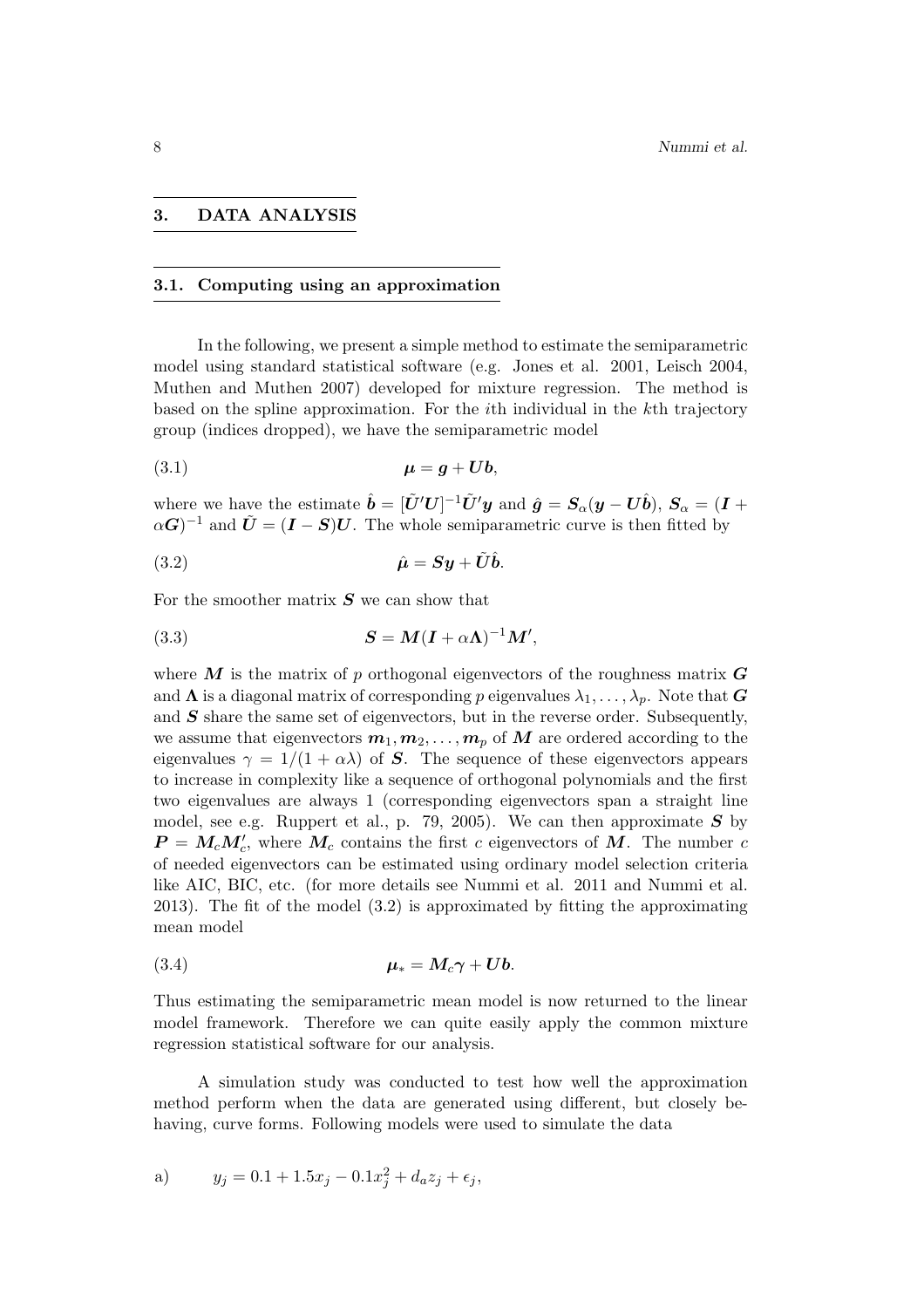

Figure 1: Plot of simulated data and conditional means. Solid line corresponds the true semiparametric model (method 1) and dotted curve corresponds the linear model approximation with  $c = 5$ (method 2).

b) 
$$
y_j = 0.1 + 1.5x_j - 0.1x_j^2 + d_b z_j + \epsilon_j,
$$

where  $\epsilon_j \sim N(0, 0.25)$ ,  $z_j = cos(0.5\pi x_j)$ ,  $x_j = j$ ,  $j = 1, ..., 10$ ,  $d_a = 0.8$  and  $d_b =$ 0. The series of 10 measurements were repeated 100 times for each model. For these 200 series of measurements completely random dropouts were also generated with a dropout probability for a single measurements as  $p_j = 0.2, j = 2, \ldots, 10$ (no dropouts in  $x_1$ ).

For the simulated data mixture regression analysis was performed. First, the true semiparametric mixture model was fitted with  $q(x)$  as the nonparametric term and  $z$  as the parametric term (method 1). This is then compared with the fit provided by approximating model, where first five eigenvectors  $m_1, \ldots, m_5$ and  $z$  are used as explanatory variables (method 2). For both methods 20 runs with different starting values were tested with  $K = 1, 2, 3, 4$ . The following BIC values were observed: method 1) 1646.629, 1559.574, 1612.512 and 1666.069; method 2) 1637.456, 1536.163, 1565.656 and 1604.579. Clearly  $K = 2$  gives the minimum and this is therefore taken as the number of groups for both methods. Figure 1 gives the plot of simulated data and the means in  $x_j$ ,  $j = 1, \ldots, 10$  for the identified groups.

The fit of these two methods were very close to each other. First the mixing proportion estimates were very close:  $\hat{\pi}_{11} = 0.46$ ;  $\hat{\pi}_{12} = 0.45$  (group 1) and  $\hat{\pi}_{21} =$ 0.54;  $\hat{\pi}_{22} = 0.55$  (group 2). The conditional means at points  $x_j$ ,  $j = 1, ..., 10$  were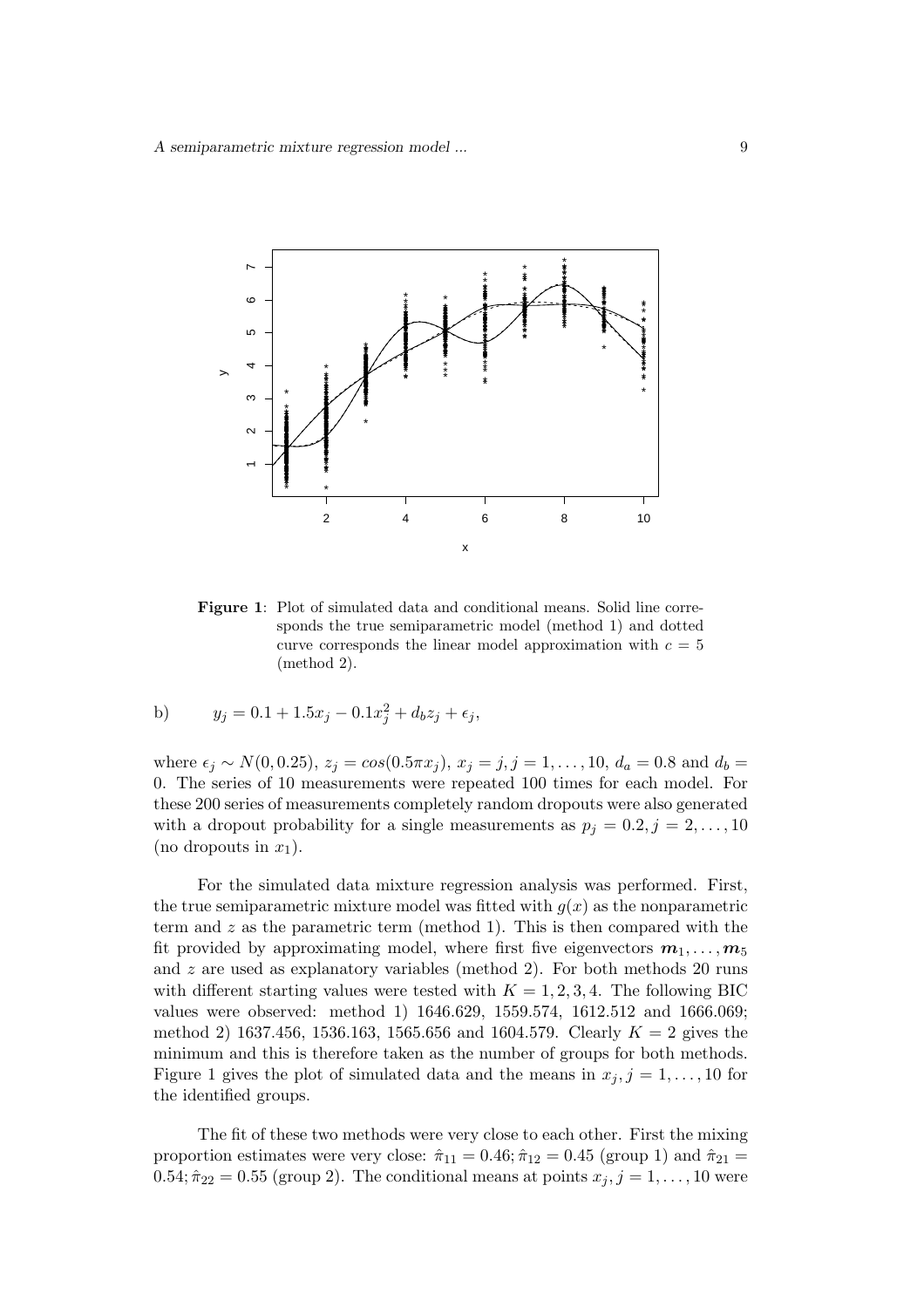

**Figure 2:** AIC, BIC and ICL values of the fitted models for  $k = 1, \ldots, 7$ (males on the left-hand side and females on the right-hand side).

also very close for both groups. For group 1 the fitted curves almost completely overlap and for the group 2 only a slight difference for the last points of  $x_i$  (j > 5) is observed. This demonstrates that the approximation works very well when the semiparametric mixture regression model with one smooth term and parametric part is approximated by the proposed linear model.

### 3.2. Analysis of height growth

The data used for this study is a part of the data of growth measurements of 4,223 children collected in Finland (Vuorela 2011 and Nummi et al. 2014). Birth cohorts from five years were examined in original data:  $1974$  (n=1,108), 1981 (n=987), 1991 (n=586), 1995 (n=786) and 2001 (n=766). However, for our study we considered only the birth cohort 1974. The children were measured in well-baby clinics, schools and health care centers from birth up to age 15. The data included anthropometric measurements at birth and seven routine health checkup times: at six months and, 1, 2, 5, 7, 12, and 15 years. In addition, the gender, the area of residence (urban/rural), and the mother's pregnancy weeks were also included.

Understanding human growth during childhood and adolescence has been of special interest for pediatricians, health scientists, and the clothing industry, among others. Statistical models for growth have been investigated by Gasser et al. (1984), Poortema (1989), and Karlberg (1987), for example. A recent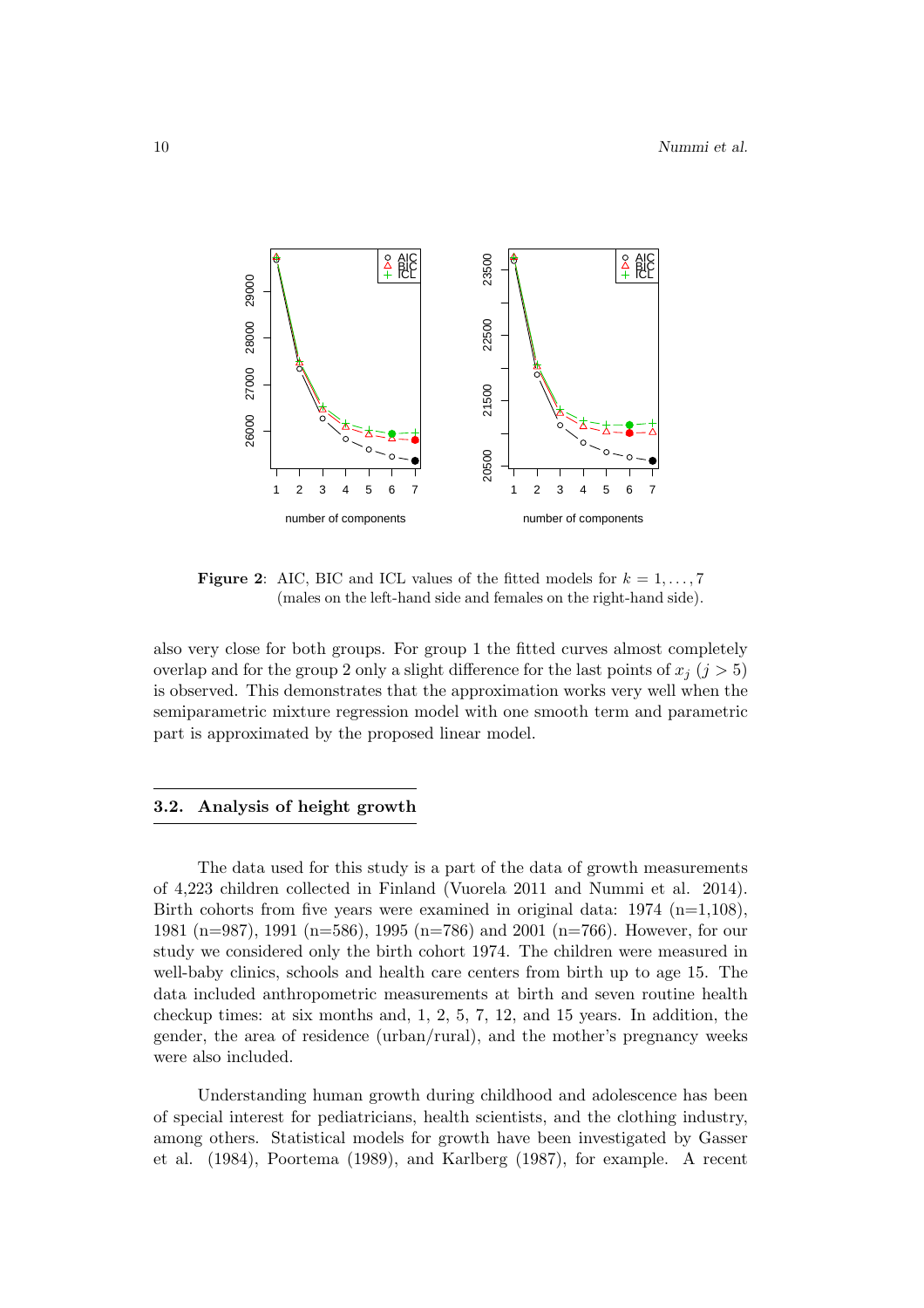overview of analytical strategies of human growth is presented in Johnson (2015). In statistical models, growth is often divided into age periods. For example, Karlberg (1987) applied the following models:

- 1. Infancy:  $y = a + b{1 exp(-ct)} + \epsilon$ ,
- 2. Childhood:  $y = a + bt + ct^2 + \epsilon$
- 3. Puberty:  $y = a/[1 + exp{-b(t t_*)}] + \epsilon$ ,

where y is height, t is the age, a, b and c are parameters to be estimated, and  $t_*$ is the peak velocity age. Naturally, the age period in which each of the models applies varies from individual to individual. It is also well known that infant birth weights influence further childhood development, including mortality and morbidity. As a result, it could be interesting to use the birth weight as a parametric term and evaluate its effects on different mean developmental curves. The basic model for the ith individual in the kth group takes the form

$$
y_{ij} = g_k(t_{ij}) + \beta_k u_i + \epsilon_{ij},
$$

where  $u_i$  is the birth weight a child and  $\epsilon_{ij}$  is independent and identically normally distributed random error term with  $Var(\epsilon_{ij}) = \sigma_k^2$  $\frac{2}{k}$ .

The data were first divided into two parts by gender, because it is well known that the growth curves differ. The actual analysis started by fitting the cubic smoothing spline over both data sets when  $K = 1$  and the smoothing parameter was then estimated using the method of generalized cross-validation. The estimated degrees of freedom (EDF) for a smoother were  $\approx 7.998$  for both data sets. Therefore, a natural choice for the approximation model dimension is  $c = 7$ . This gives us seven first eigenvectors of S that are used in approximation models.

The approximation model was fitted for  $k = 1, \ldots, 7$  and the corresponding criterion values are plotted in Figure 2. It is clear from Figure 2, that for both genders, the decrease in criterion values when  $k > 6$  is relatively small. Therefore, we took  $k = 6$  and  $k = 7$  as possible candidate models. However, the graphical investigation of the fitted trajectory curves revealed that  $k = 7$  may not provide any new relevant information from the interpretation point of view. Therefore, our choice was  $K = 6$  for both genders. The fitted curves are presented in Figure 3 with model covariates fitted to their mean values.

The parameter estimates of each of the groups are given in Table 1. Clearly, birth weight has some effect and the effects are not similar for genders. For boys the estimates  $\hat{\beta}_{km}$  does not vary much over the groups. However, the smallest estimate  $\hat{\beta}_{3m} = 2.042$  was obtained for the largest group 3. For girls the estimates vary depending on the group. Interestingly, the largest estimate  $\hat{\beta}_{6m} = 4.043$  is obtained for the group 6 where the level of the mean curve is the lowest (Figure 3). It seems possible that birth weight is an important factor in the development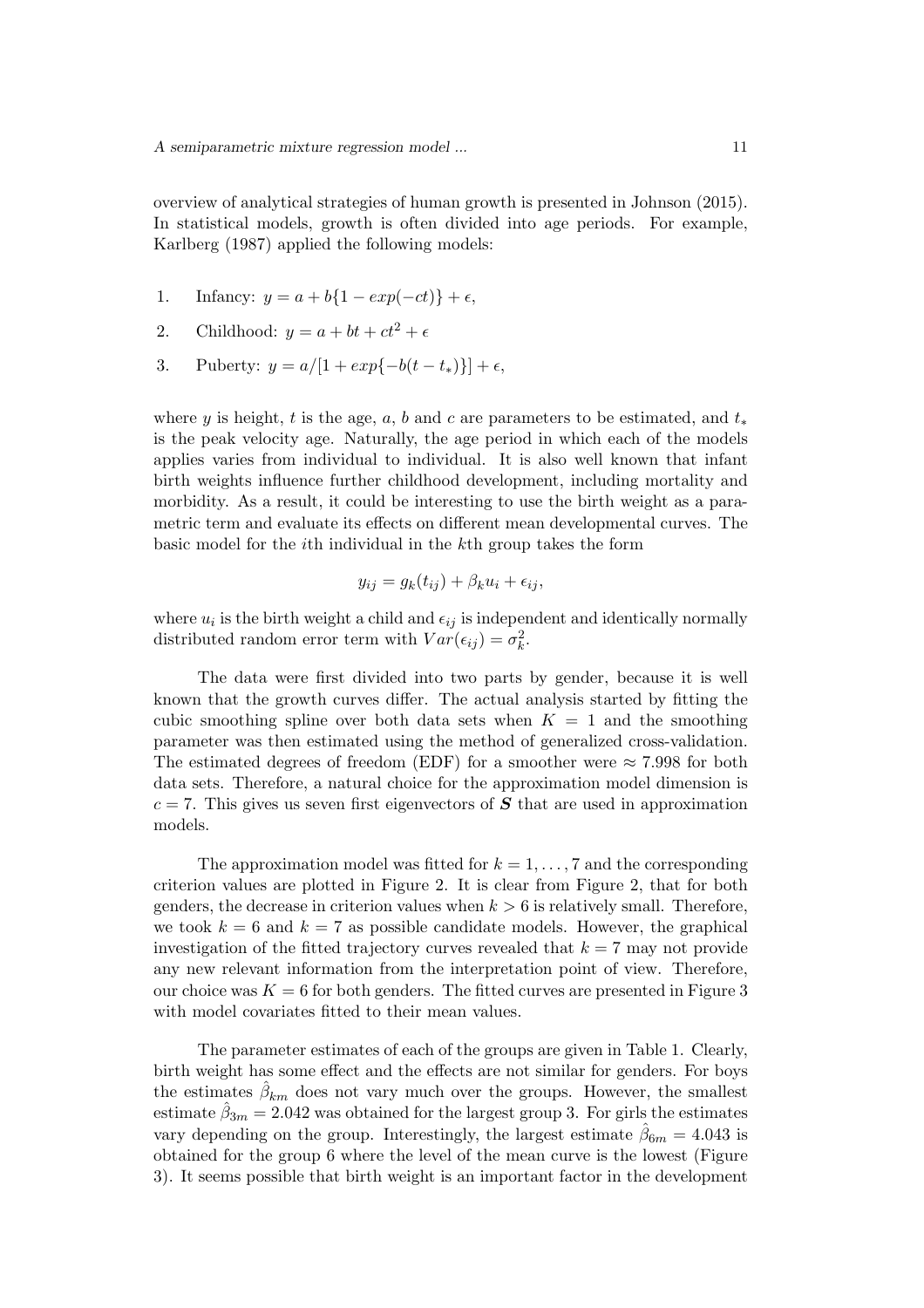

**Figure 3:** Fitted trajectory curves  $\hat{\mu}_{*k} = M_5 \hat{\gamma}_k + u \hat{b}_k$  of the final models when birth weight  $u_i$  is set to the mean value (males on the left and females on the right hand side).

Table 1: Model parameter estimates for both genders. The groups are set to decreasing order according to the level of the mean curve at the end of the follow-up period.

| Group       | $\hat{\pi}_M$ | $\hat{\pi}_F$ | $\beta_{1M}$ | $\text{SE}(\hat{\beta}_{1M})$ | $\hat{\beta}_{1F}$ | $\text{SE}(\hat{\beta}_{1F})$ |
|-------------|---------------|---------------|--------------|-------------------------------|--------------------|-------------------------------|
| $\exists$ : | 0.0842        | 0.1095        | 2.986        | 0.3178                        | 2.035              | 0.259                         |
| 2:          | 0.1969        | 0.2329        | 2.285        | 0.1960                        | 1.796              | 0.223                         |
| 3:          | 0.3497        | 0.0697        | 2.042        | 0.1405                        | 3.954              | 0.353                         |
| 4:          | 0.1292        | 0.3196        | 2.520        | 0.2586                        | 2.411              | 0.174                         |
| 5:          | 0.1431        | 0.1910        | 2.647        | 0.2207                        | 2.801              | 0.264                         |
| 6:          | 0.0970        | 0.0774        | 2.668        | 0.2570                        | 4.043              | 0.790                         |

of further height growth. Especially, this finding is very interesting for girls. However, further analysis of this connection is a topic of further research work.

# 4. CONCLUDING REMARKS

The aim of this study was to apply nonparametric regression techniques for mean modeling of normal mixtures. Here, the mean consisted of one timedependent smooth term and a set of linear predictors that may or may not depend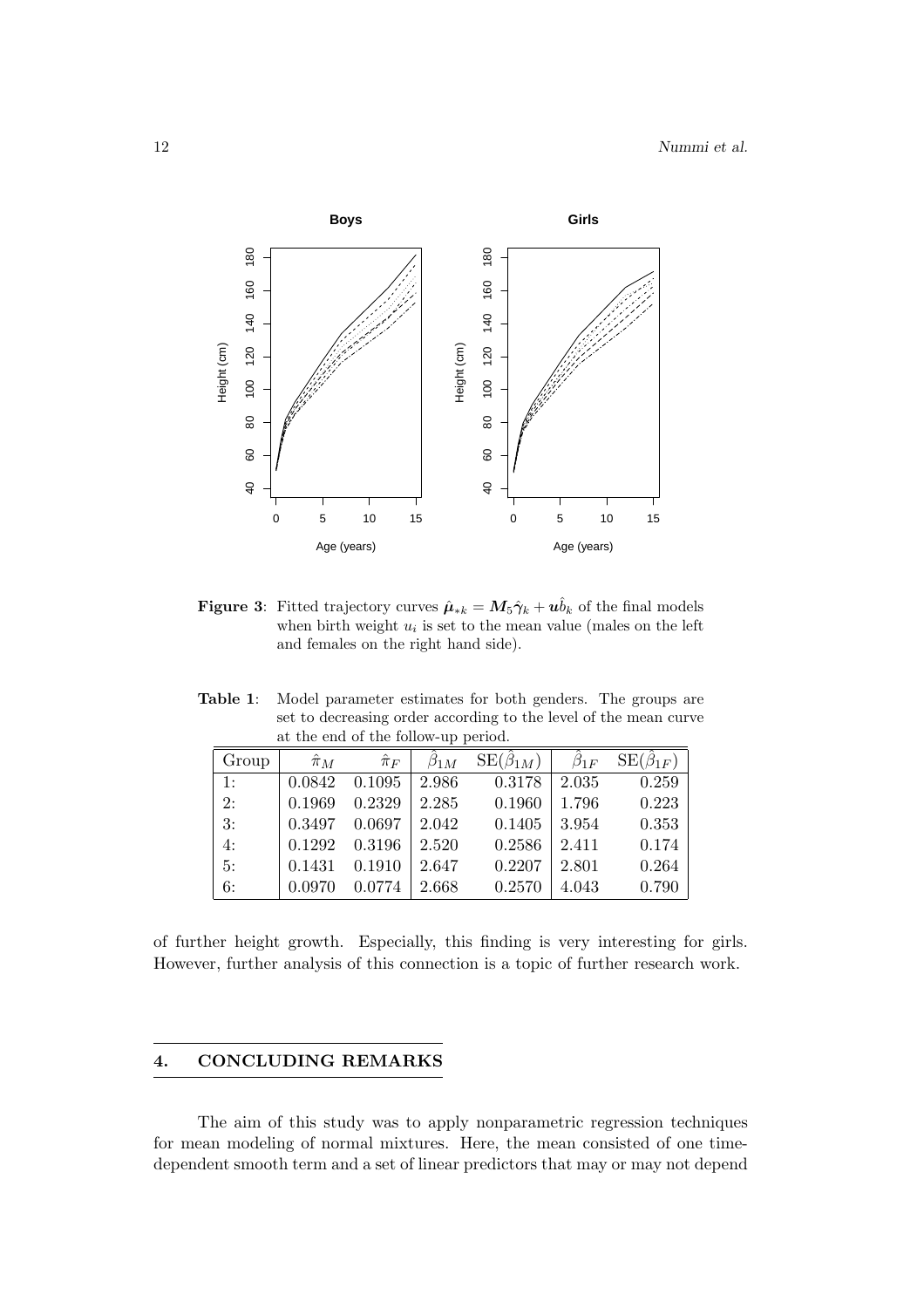on time. It was also shown how to obtain a computationally simple approximate solution. We believe that our approach provides a new, more flexible method, for the analysis of normal mixtures. Modeling the within-trajectory covariance matrix remains an interesting challenge for further research. Further analysis of height or weight growth data with different statistical methods using more background covariates also remains a topic of a future study.

#### ACKNOWLEDGMENTS

Authors like to thank the referees who gave valuable comments that led to improvements in the manuscript.

#### REFERENCES

- [1] Basford K.E. and McLahlan G.J. (1985). Likelihood Estimation with Normal Mixture Models, Applied Statistics, 34, 3, 282–289.
- [2] DEMPSTER, A., LAIRD, N. and RUBIN, D. (1977). Maximum likelihood estimation for incomplete data via the EM algorithm, Journal of the Royal Statistical Society, B, 39, 1-38.
- [3] Diggle, P., Heagerty, P., Liang, K–Y. and Zeger, S. (2013). Analysis of Longitudinal Data, Oxford: Oxford University Press, 2nd ed.
- [4] Fariaa S. and Soromenho G. (2010). Fitting mixtures of linear regressions, Journal of Statistical Computation and Simulation, Vol. 80, No. 2, 201–225.
- [5] FITZMAURIZE, G. M., LAIRD, N. M. AND WARE, J. H. (2011). Applied Longitudinal Analysis, Hoboken, N. J.: Wiley, 2nd ed.
- [6] Gasser T., Muller H.G., Kohler W., Molinari L., Prader A. Nonparametric Regression Analysis of Growth Curves, The Annals of Statistics 1984; 12:210–229.
- [7] Green, P. and Silverman, B. (1994). Nonparametric Regression and Generalized Linear Models. A roughness penalty approach. Monographs on Statistics and Applied Probability 58, Chapman Hall/CRC.
- [8] Huang, M. and Yao, W. (2012). Mixture Regression Models With Varying Mixing Proportions: A semiparametric Approach, Journal of the American Statistical Association, 107, 711–724.
- [9] Huang, M., Li, R. and Wang, S. (2013). Nonparametric Mixture Regression Models, Journal of the American Statistical Association, 108, 929–941.
- [10] Johnson, W. (2015). Human biology toolkit: Analytical Strategies in Human Growth Research, American Journal of Human Biology, 27, 69–83.